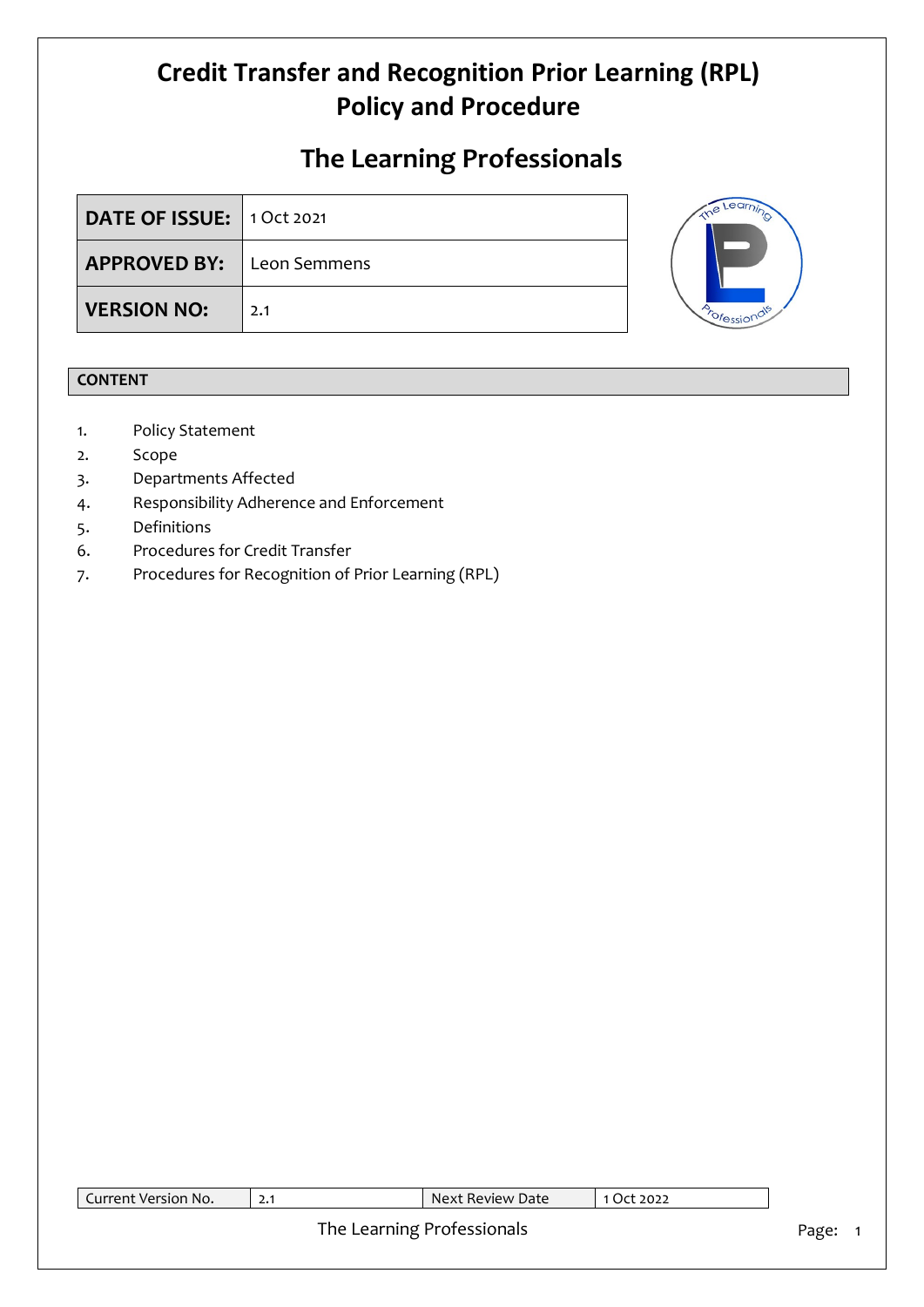### **1. POLICY STATEMENT**

The purpose of this policy and procedure is to outline the process to grant and record course credit and recognise the prior learning to eligible candidates. The Learning Professionals will ensure that Credit Transfer and Recognition of Prior Learning are offered to all eligible candidates upon enrolment and that the process is structured to minimise the time and cost to the candidate and conducted in an accurate, ethical, and moral manner. The Learning Professionals also provides adequate information and support to enable candidates to gather reliable evidence to support their claim for recognition of competencies currently held, regardless of how, when or where the learning occurred.

This policy and procedure is to meet the requirements of the Standards for Registered Training Organisations (RTOs) 2015, the ESOS Act 2000, National Code 2018 and of the training packages.

This policy is made available to all stakeholders on The Learning Professionals website.

#### **2. SCOPE**

The Credit Transfer and Recognition of Prior Learning policy applies to all students enrolled in and studying VET courses at The Learning Professionals.

### **3. DEPARTMENTS AFFECTED**

This Policy applies to Admissions, Student Support, and all Training Departments.

### **4. RESPONSIBILITY, ADHERENCE AND ENFORCEMENT**

The CEO is responsible for this policy ensuring staff, approved agents (third parties) and students are aware of the Assessment Process for Recognition of Prior Learning and Credit Transfer processes. The RTO Manager is responsible for the implementation of this policy.

The Admissions and Assessment staff are responsible for the application of this policy.

| Course                           | A vocational qualification offered by The Learning Professionals        |  |  |  |
|----------------------------------|-------------------------------------------------------------------------|--|--|--|
| <b>Course Credit</b>             | The exemption from enrolment in a particular part of the course as      |  |  |  |
|                                  | a result of previous study, experience or recognition of a              |  |  |  |
|                                  | competency currently held. Includes academic credit and                 |  |  |  |
|                                  | recognition of prior learning.                                          |  |  |  |
| <b>Credit Transfer (CT)</b>      | A process that provides students with agreed and consistent credit      |  |  |  |
|                                  | outcomes based on identified equivalence in content and learning        |  |  |  |
|                                  | outcomes between matched units of competency/ qualifications.           |  |  |  |
| <b>National Recognition (NR)</b> | The recognition by a Registered Training Organisation (RTO) of the      |  |  |  |
|                                  | Australian Qualifications Framework (AQF) qualifications and statements |  |  |  |
|                                  | of attainment issued by all other RTOs.                                 |  |  |  |

| Current Version '<br>No. | -<br>ا • ک | Review Date<br>Next | 2022 |
|--------------------------|------------|---------------------|------|
|                          |            |                     |      |

### The Learning Professionals **Page: 2** Page: 2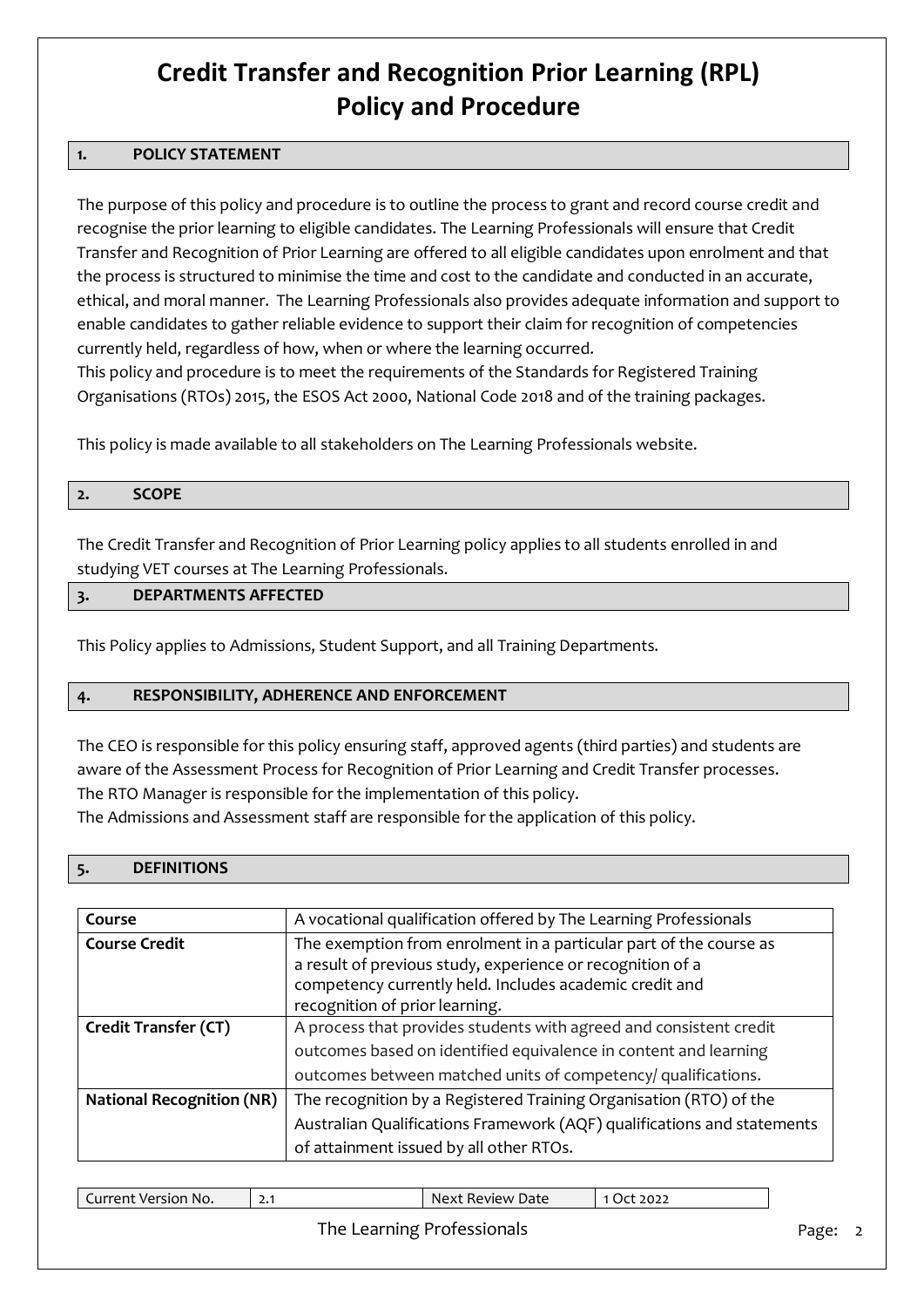| <b>Recognition of Prior</b> | a process that involves assessment of an individual's relevant prior   |
|-----------------------------|------------------------------------------------------------------------|
| Learning (RPL)              | learning (including formal, informal, and non-formal learning) to      |
|                             | determine the credit outcomes of an individual application for credit. |

### **6. PROCEDURES FOR CREDIT TRANSFER**

#### **6.1 General requirements**

6.1.1 All students must be informed through pre-enrolment information of the opportunity to apply for NR, CT or RPL. Pre-enrolment information is accessible in the Course Guide, Student Handbook and/or discussed during the Pre-training review process.

#### **6.2 CT Process**

- 6.2.1 Students wishing to apply for CT can do so by completing the form SS01 Credit Transfer at the time of enrolment. A certified copy of the student's Qualification and Statement of Attainment/Record of Results must be attached to SS01form. The documentation provided must clearly show the units of competency completed.
- 6.2.2 If required, supporting documentation provided for CT are verified, including verification from issuing RTOs regarding the authenticity of the Statement of Attainment/Qualification provided or viewing a USI transcript online via USI transcripts Service [\(www.usi.gov.au\)](https://www.usi.gov.au/) for any student who has activated permission for them to do so in the USI Registry System.
- 6.2.3 Credit Transfer (CT) Application form and supporting documents must be submitted within 30 days after Orientation. After this timeframe, students may still be entitled for CT but will not be eligible for fee exemption of the CT units.
- 6.2.4 Students will be required to do the skills test for practical units which are specified in AD01 CT calculation form.
- 6.2.5 If CT is granted, the duration of study and tuition fee may be adjusted accordingly.
- 6.2.6 Admissions staff will calculate the deducted tuition fee based on the CT points for each unit in the AD01 CT calculation form.
- 6.2.7 The outcome of the CT application will be provided within 10 working days after application being received by the Learning Professionals.
- 6.2.8 For students who have commenced a unit, there will be no refund of fees for that unit.

#### **7. PROCEDURE FOR RECOGNITION OF PRIOR LEARNING**

### **7.1 RPL is an assessment process**

7.1.1 Student information prior to enrolment.

| No.<br>urrent<br>Version | <u> 2. I</u> | $\,$ Review Date $\,$<br>Next | 2022<br>$\mathcal{L}$ |
|--------------------------|--------------|-------------------------------|-----------------------|

### The Learning Professionals **Page: 3** Page: 3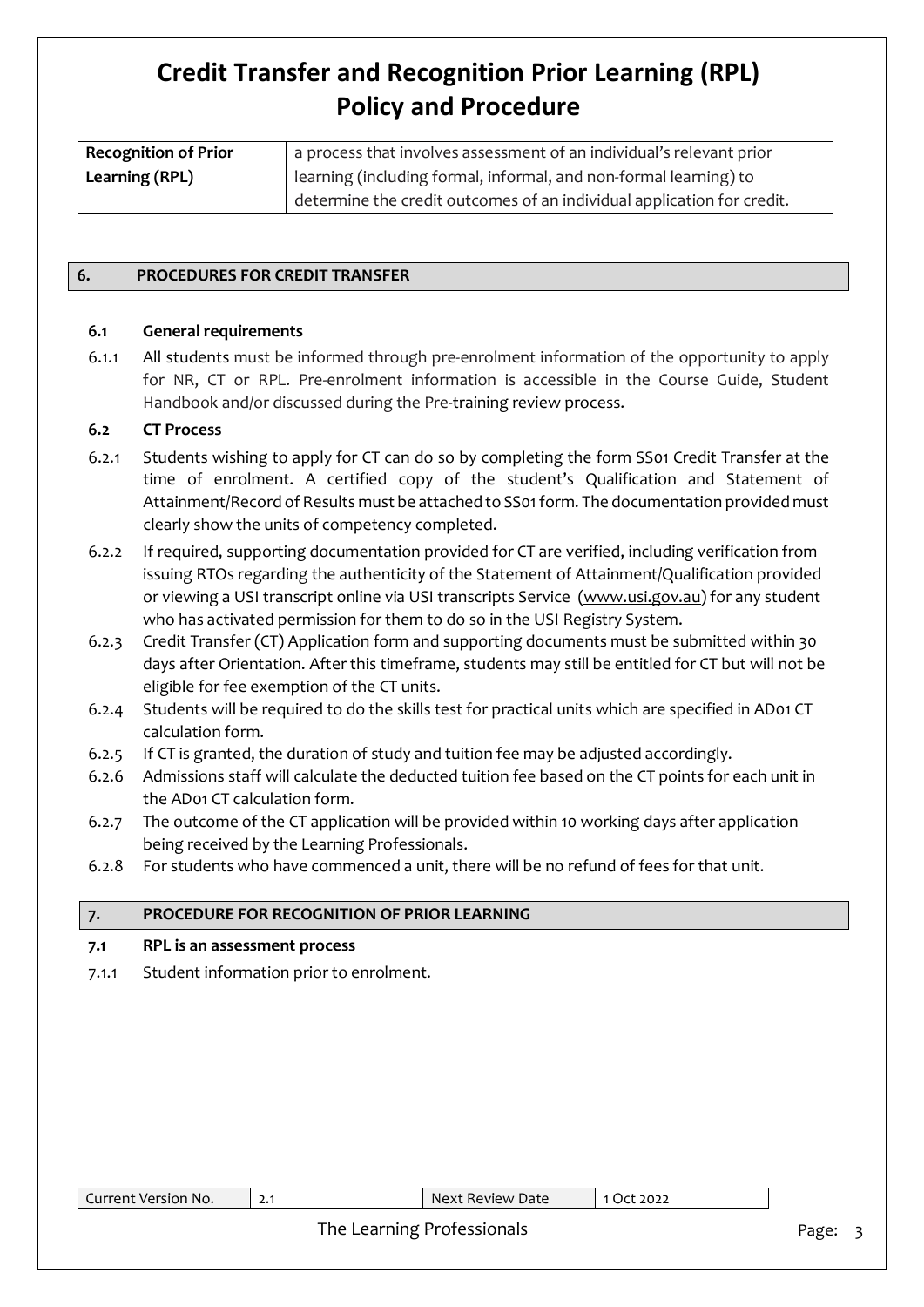

- 7.1.2 The above diagram outlines assessment pathways available to all students.
- 7.1.3 Recognition of Prior Learning (RPL) looks at the Assessment only or Recognition of prior learning pathways.
- 7.1.4 This Assessment process is designed to recognise that candidates have carried out learning already and candidates are ready to advance to the assessment only RPL pathway to gain candidates statement of attainment or qualification.

### **7.2 RPL process**

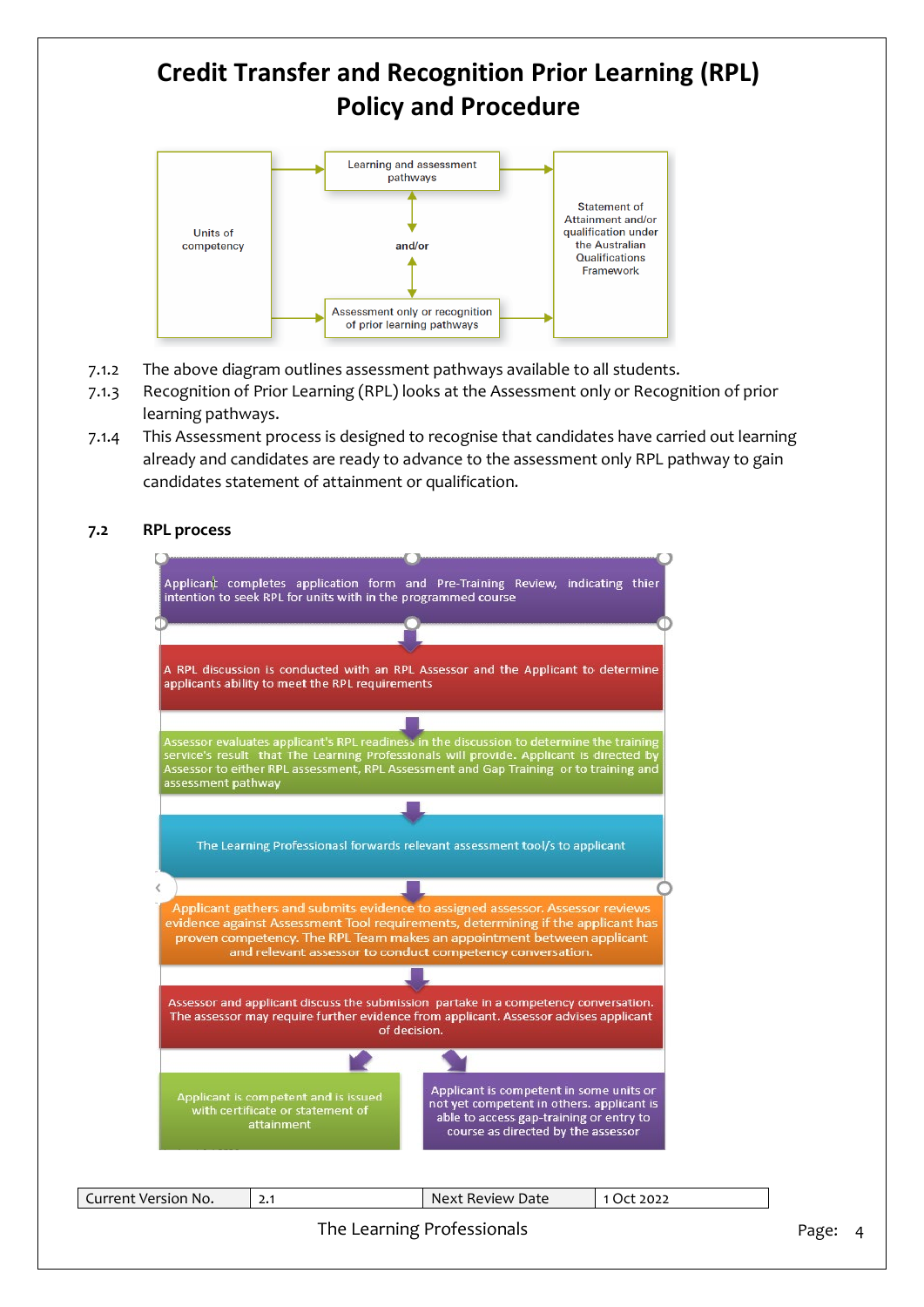### **7.3 Candidate requirements**

- 7.3.1 Applicants determined suitable for RPL will become RPL Assessment candidates and issued with Assessment Tools related to their RPL selected units. Typically, the requirements of the tool will include submitting evidence such as:
	- submission of products produced to review
	- submission of approved industry expert supporting evidence
	- responding to questioning
	- verification of skills via demonstration and observation
	- submission of a portfolio of evidence
- 7.3.2 After compiling RPL documentation, the applicant is to submit evidence to assigned assessor, who will make an assessment judgement against the Assessment requirements. The assessor will decide if the applicant:
	- a) Is Competent or
	- b) Requires more evidence
- 7.3.3 The Assessor may need to interview the RPL candidate to discussing the outcome of assessment. If required, the Assessor will carry out a competency conversation with the candidate. The Assessor will inform the candidate of any further evidence they may need to provide to prove competency, which may be in the form of a demonstration of their skills.
- 7.3.4 If the candidate is deemed Competent, they will be advised by the assessor, and issued with a certificate or statement of attainment against units achieved.
- 7.3.5 The candidate will be notified by the Assessor if candidates are Not Yet Competent and provided with information in relation to gap-training or course entry.
- 7.3.6 **Please note:** RPL is awarded for a total unit of competency only (no partial RPL of a unit will be awarded).

### **7.4 RPL assessment duration**

The Learning Professionals allows up to three months for the RPL Assessment process from when candidates are issued with the RPL Assessment Tool/s. If there are extenuating circumstances that would make it impossible for candidates to complete the RPL Assessment process within this time, candidates need to make an appointment to discuss this with candidates Assessor.

### **7.5 RPL cost**

If candidates apply for RPL prior to starting a course, costs are significantly reduced. Please refer to our **Course Information Flyers** on The Learning Professionals Website for further information. Costs must be paid in full before candidates are issued the Assessments Tools.

### **7.6 Evidence for RPL**

- 7.6.1 Evidence is the material that candidates have that display competence and may be collected via:
	- documentation of practical experiences in the workplace or the community including video recordings, photo's newspaper articles, reports etc.
	- statements of relevant training that candidates have completed

| Current Version No. |                            | Next Review Date | 1 Oct 2022 |       |  |
|---------------------|----------------------------|------------------|------------|-------|--|
|                     | The Learning Professionals |                  |            | Page: |  |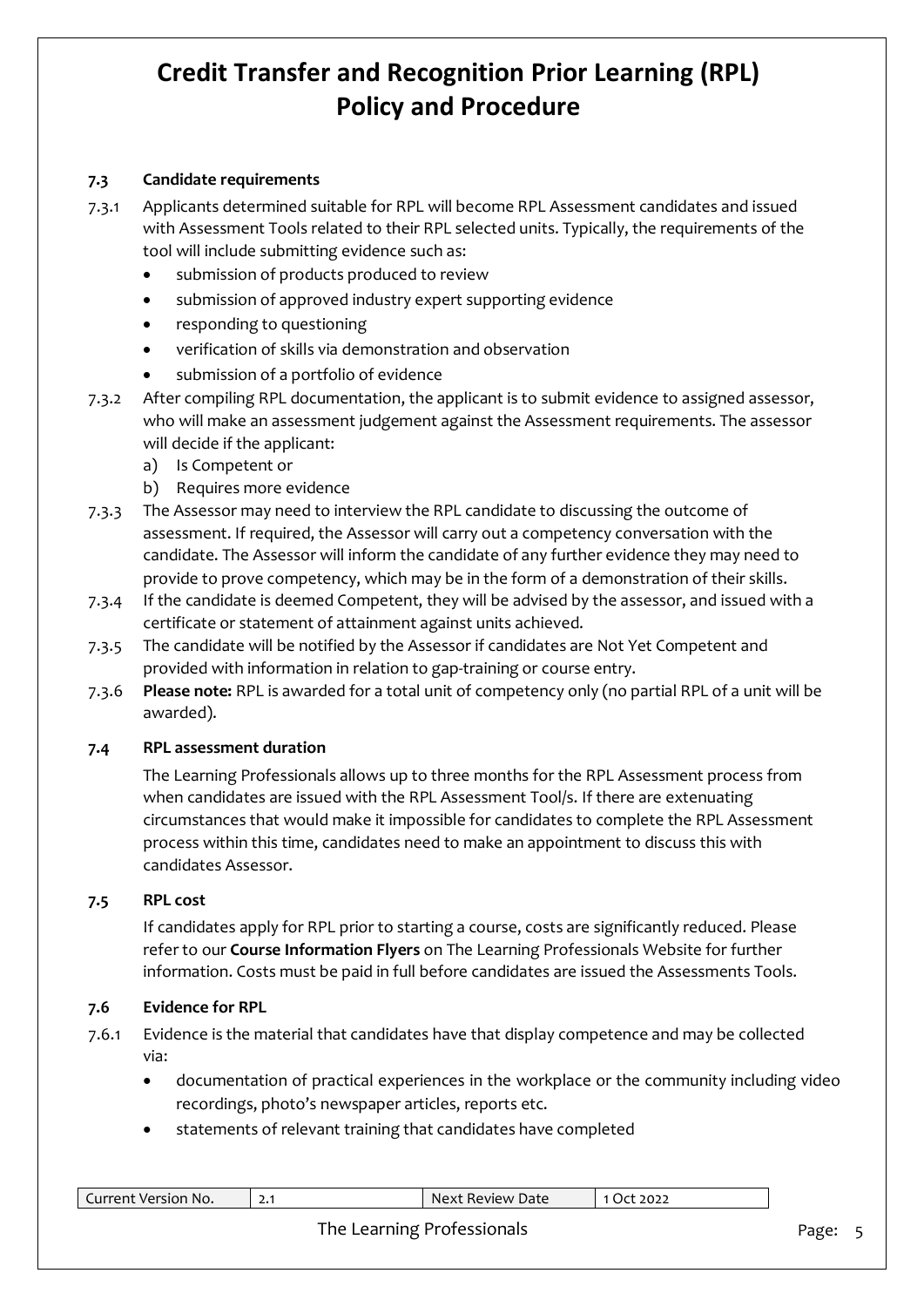- copies of projects that candidates have undertaken
- documents or products candidates have created (or can prove that candidates have contributed to) that link the candidates prior learning to the units of competency
- 7.6.2 Evidence is proof that candidates have reached a level of performance that meets that outlined in the unit of competency. This evidence should be:
	- a) **Current:** recent past show that candidates are still competent to current industry standards
	- b) **Authentic:** it is candidates work or they managed the development of the product
	- c) **Sufficient:** evidence to make the assessment as detailed in the assessment tools
	- d) **Valid:** the evidence relates directly to the assessment tool and at a level of complexity detailed in the assessment task.
- 7.6.3 Candidates will usually need to combine several pieces of evidence together to get adequate coverage for each assessment tool. Candidates can use a piece of evidence as many times as they like, provided it shows that the candidate has achieved the competencies. Portfolios of evidence will get the most out of every piece of evidence used that way, fewer individual pieces of evidence are needed to prove competence. All original documents such as certificates, workplace reports etc., must be sighted as copied and certified as a true copy.
- 7.6.4 Candidates will find minimum requirements of evidence listed in the "Evidence to submit" section after each assessment within the assessment tool.

### **7.7 RPL portfolio of evidence**

- 7.7.1 A portfolio of evidence is a collection of RPL evidence of candidate's competence. Candidate's portfolio will usually include a combination of many different types of evidence. Each piece of evidence candidates submit must be clearly cross-referenced against each evidence required in each assessment tool. Evidence can take the form of:
	- products or things candidates have made (Photo, Video, Written)
	- records or documents candidates have written that relate to the qualification
	- statements made by candidates or by your supervisor (third party reports)
	- video or audio tapes (demonstrating required skills and or knowledge)

### **7.8 Evidence types**

- 7.8.1 Products are things that a candidate develops, help developed or managed the development of in the workplace. For example, a manager's products may include reports, policies, or procedures that candidates have written.
- 7.8.2 However, candidates will generally need to support this evidence with other types of evidence that can demonstrate more about HOW candidates produced it (such as a video of audio explaining the process for whilst completing or after completing the tasks).
- 7.8.3 **Product Records** can be any type of work or professional document. For example:
	- copies of accreditation or professional development undertaken; or
	- result notices or even extracts from the candidate's work diary or professional records:
	- minutes of meetings, timesheets and personnel records are examples of work records.
- 7.8.4 All work records should be verified by another person from candidate's workplace. They can do this by writing a statement to this effect on the copy the candidate is submitting.
- 7.8.5 **Process Statements** about a candidate's competence may be either written or spoken. In relation to the requirements of the RPL Assessment tool, industry experts (those qualified to

| Current Version No. | $\blacksquare$ Next Review Date | 10ct 2022 |       |   |
|---------------------|---------------------------------|-----------|-------|---|
|                     | The Learning Professionals      |           | Page: | 6 |